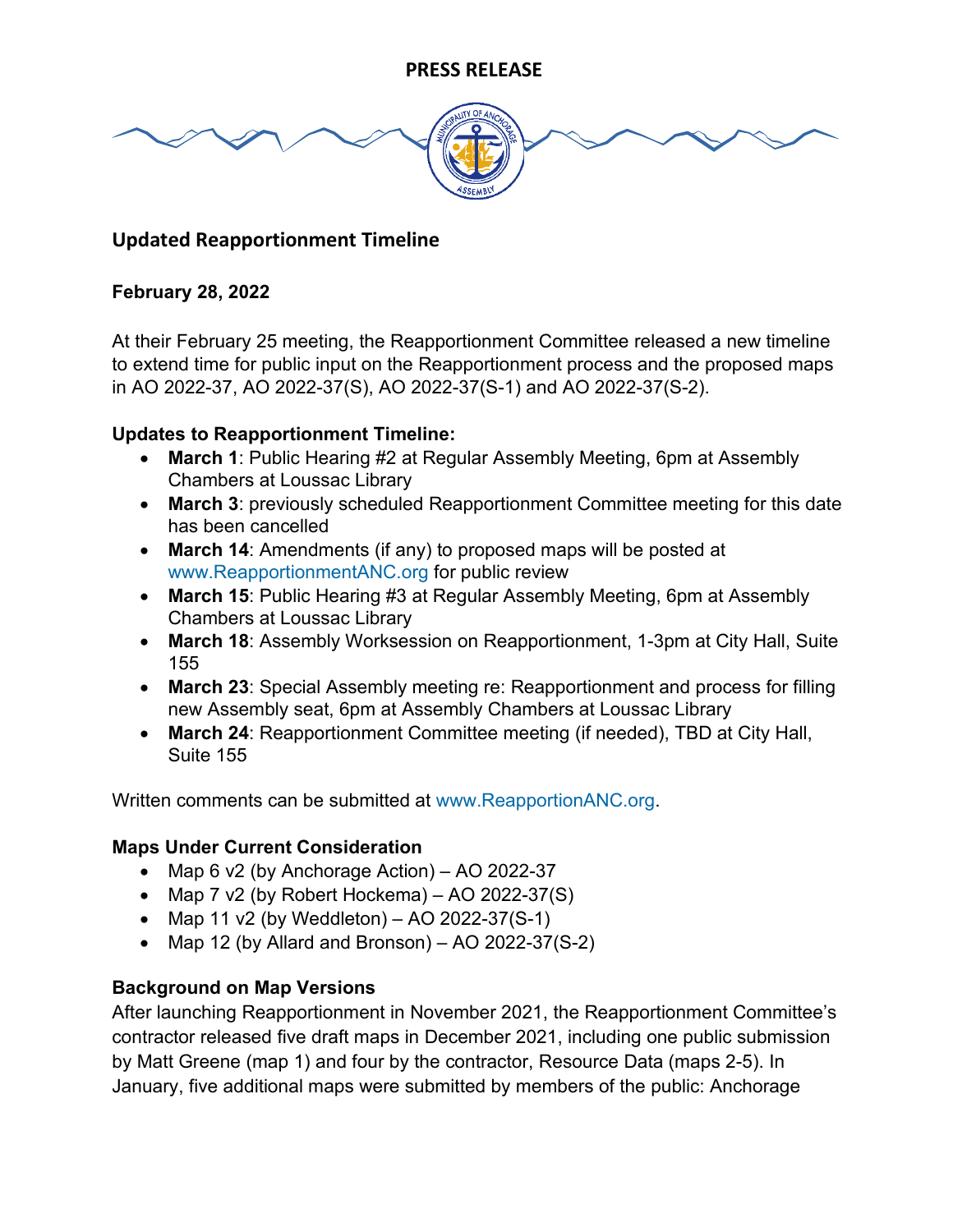# **PRESS RELEASE**

Action (map 6), Robert Hockema (map 7), Alaskans for Fair Redistricting (map 8), and Denny Wells (maps 9 and 10). After the public Reapportionment Town Halls, several mapmakers revised their maps based on public feedback, leading to Map 6 v2, Map 7 v2 and Map 9 v2. In February, several Assembly Members introduced their own maps: Weddleton (map 11) and Allard and Bronson (map 12). Before submission to the Assembly on February 15, the Weddleton Map 11 underwent a revision and became map 11 v2.

#### **Timeline and Public Outreach Process**

- The Reapportionment Committee was formed on September 9, 2021 and Assembly members were informed that work was being done on Anchorage Reapportionment.
- The Reapportionment Committee held public meetings on:
	- o October 12, 2021
	- o October 27, 2021
	- o November 10, 2021
	- o November 23, 2021
	- o December 9, 2021
	- $\circ$  January 6, 2022
	- $\circ$  January 28, 2022
	- $\circ$  February 9, 2022
	- o February 14, 2022
	- $\circ$  February 25, 2022
- Community stakeholders were engaged through the following presentations, displays, constituent meetings and town halls:
	- o Nov 28, 2021: Alaska Black Caucus Community Conversation
	- o Dec 15, 2021: Federation of Community Councils
	- o Jan 5, 2022: Chugiak-Eagle River Chamber of Commerce
	- o Jan 10, 2022: Anchorage Chamber of Commerce
	- o Jan 25, 2022: Anchorage Assembly Regular Meeting
	- o Jan 26, 2022: Virtual Town Hall
	- o Jan 27, 2022: In-Person Town Hall, Loussac Library
	- o Feb 3, 2022: In-Person Town Hall, Chugiak-Eagle River
	- $\circ$  Feb 5, 2022: Virtual Constituent Meeting on Reapportionment District 6, South Anchorage
	- $\circ$  Dec 2021- Feb 2022: various community councils by individual Assembly **Members**